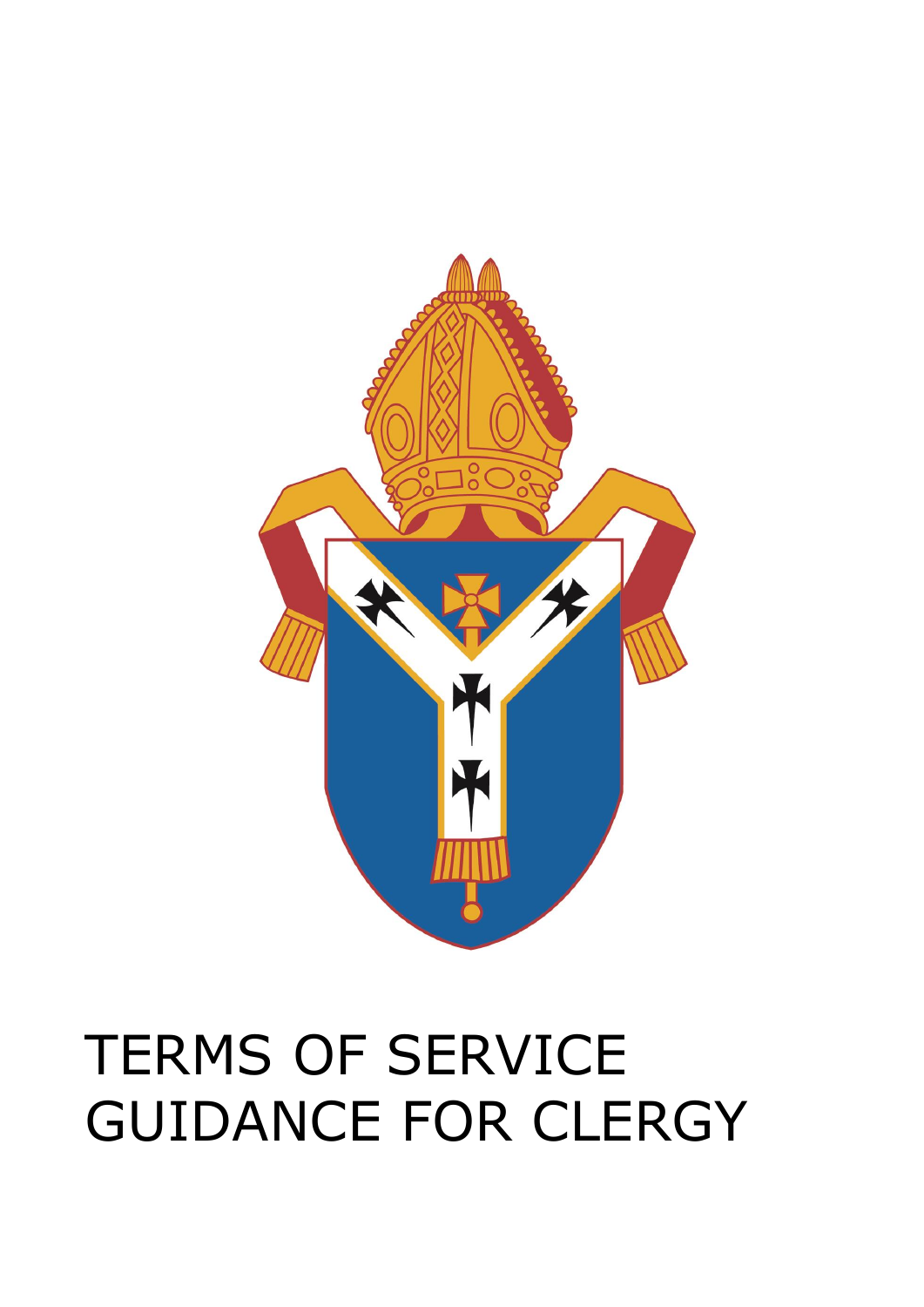# Contents

 $\begin{array}{c} \end{array}$ 

| 1.                                                          |  |
|-------------------------------------------------------------|--|
|                                                             |  |
|                                                             |  |
|                                                             |  |
| Fixed Term/Time Limited Appointments known as Qualified     |  |
|                                                             |  |
|                                                             |  |
|                                                             |  |
| 2.                                                          |  |
|                                                             |  |
|                                                             |  |
|                                                             |  |
| 3.                                                          |  |
| 4.                                                          |  |
|                                                             |  |
| 5.                                                          |  |
| Leave                                                       |  |
|                                                             |  |
|                                                             |  |
|                                                             |  |
|                                                             |  |
| Maternity, Paternity, Shared Parental and Adoption leave  7 |  |
| 6.                                                          |  |
| 7.                                                          |  |
| 8.                                                          |  |
| 9.                                                          |  |
| 10.                                                         |  |
|                                                             |  |
|                                                             |  |
| Retirement                                                  |  |
|                                                             |  |
|                                                             |  |
| 11.                                                         |  |
| 12.                                                         |  |
| 13.                                                         |  |
|                                                             |  |
|                                                             |  |
|                                                             |  |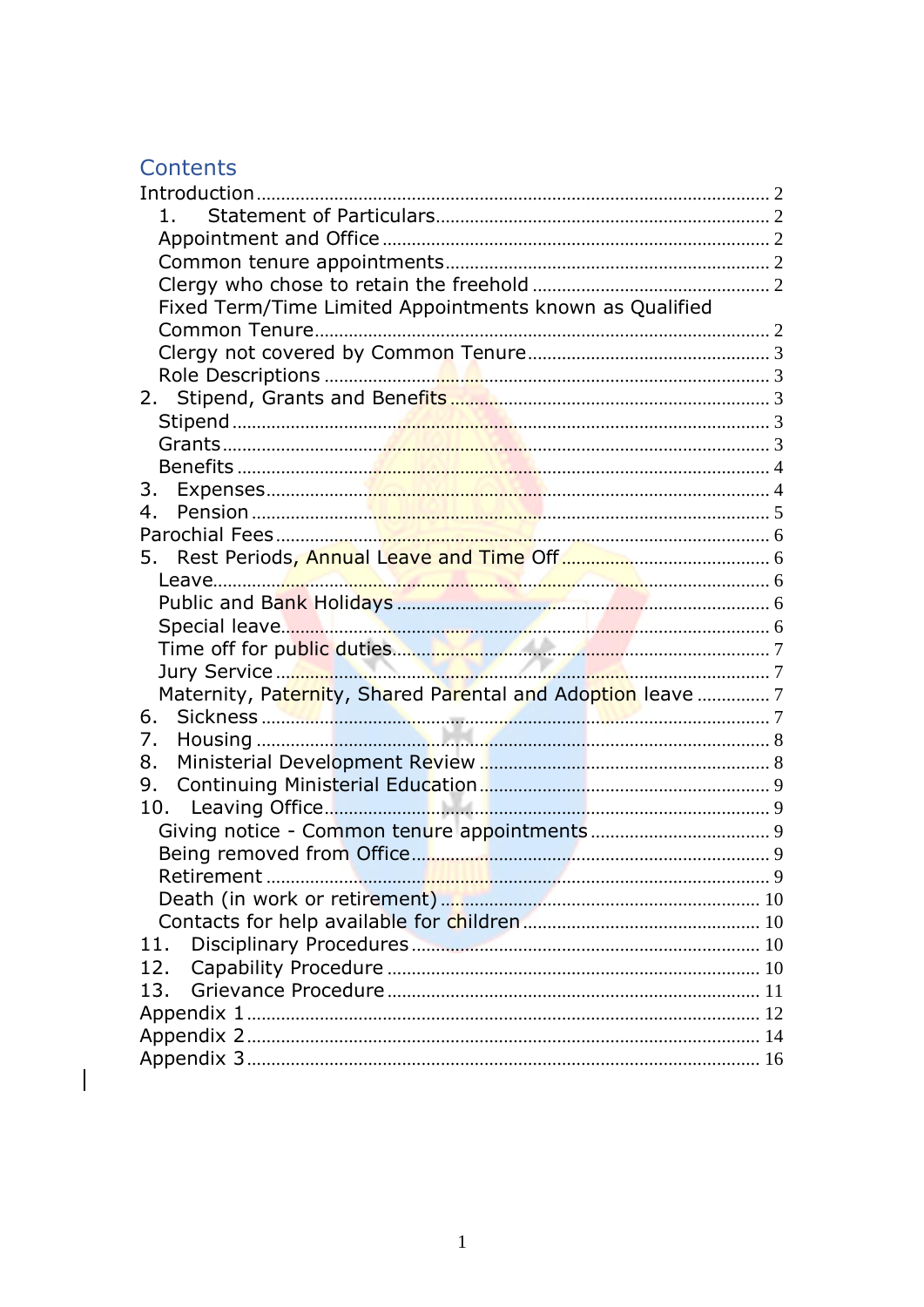# <span id="page-2-0"></span>**Introduction**

This document has been produced to give general information to clergy on their terms and conditions and practice within the Diocese.

**The legislation explicitly provides that nothing in the regulations causes those holding office on Common Tenure to be employees and it should not be construed as forming part of any employment contract.**

# <span id="page-2-1"></span>**1. Statement of Particulars**

The Statement of Particulars is a factual statement of the basic terms and conditions of service that apply to the office holder of a particular office.

All clergy on Common Tenure will be issued a Statement of Particulars within one month of the date from which the office holder took up office or moved onto Common Tenure. The information that must be provided in the Statement of Particulars is set out in the Ecclesiastical Offices (Terms of Service) Regulations 2009.

### <span id="page-2-2"></span>**Appointment and Office**

Details of your appointment and office are provided in your Statement of Particulars.

### <span id="page-2-3"></span>**Common tenure appointments**

Since January 2011, all new appointments have been on Common Tenure. It applies to both stipendiary and non-stipendiary or self-supporting priests.

Common Tenure identifies rights and responsibilities. For example, a right to a Statement of Particulars which relates to the general day to day aspects of an appointment and sets out all rights and responsibilities fully.

### <span id="page-2-4"></span>**Clergy who chose to retain the freehold**

Clergy who chose to retain the freehold continue to hold the freehold on all its existing terms. When someone moves to another post, they will automatically be under common tenure arrangements.

### <span id="page-2-5"></span>**Fixed Term/Time Limited Appointments known as Qualified Common Tenure**

It is the aim of the legislation under Regulation 29 to provide greater security and equality of rights. Fixed term appointments will only be given, under certain circumstances.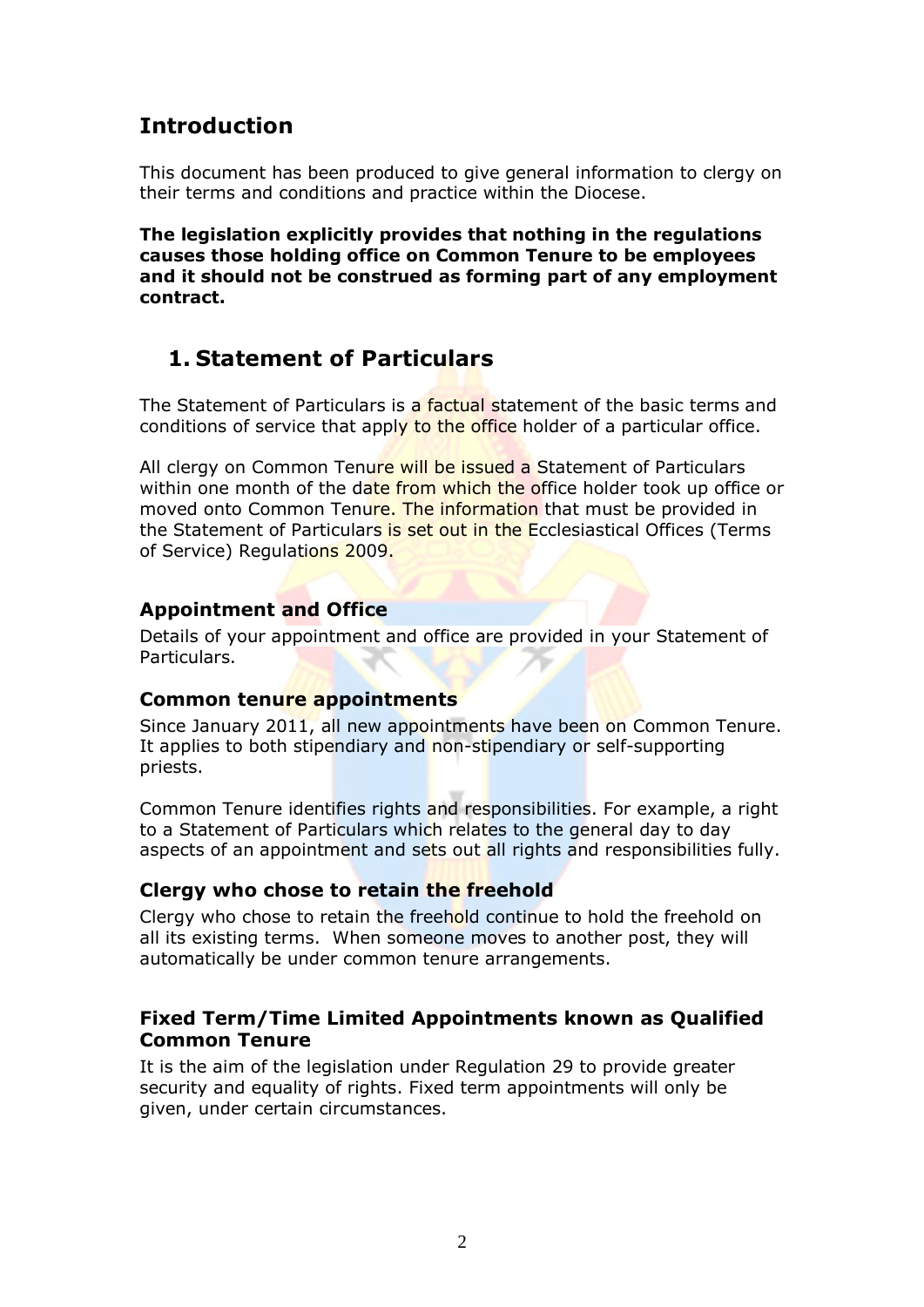### <span id="page-3-0"></span>**Clergy not covered by Common Tenure**

- Those with Permission to Officiate
- Non-stipendiary Readers, Deaconesses and Lay Workers
- Honorary Canons
- Employed Clergy

### <span id="page-3-1"></span>**Role Descriptions**

A role description is recommended as good practice for a variety of contexts including, recruiting and making appointments, Ministerial Development Review (MDR), grievance and capability.

Canterbury Diocese has introduced role descriptions to all existing clergy and new clergy are expected to complete their role description within 6 months of being in post.

Assistant Curates in Training are not expected to have a role description as they have a ministerial working agreement that defines their responsibilities.

# <span id="page-3-2"></span>**2. Stipend, Grants and Benefits**

## <span id="page-3-3"></span>**Stipend**

Your stipend is set out in your Statement of Particulars.

Further information can be found at: [Clergy payroll | The Church of England](https://www.churchofengland.org/resources/clergy-resources/national-clergy-hr/clergy-payroll)

For the purposes of National Insurance only, clergy are treated as being of employed status. Employee contributions are deducted from stipend payments each month alongside 'pay as you earn' tax deductions. Employer's contributions are paid by the diocese.

### <span id="page-3-4"></span>**Grants**

The Diocese pays the following grants to clergy:

- Removal Expenses- arranged via Bishop's Move
- Resettlement Grants- 10% of the full-time stipend
- First Appointment Grant- 10% of the full-time stipend
- First Incumbency Grant- 10% of the full-time stipend
- Part Time and Self Supporting Appointments
- Continuing Ministerial Development Grants- by application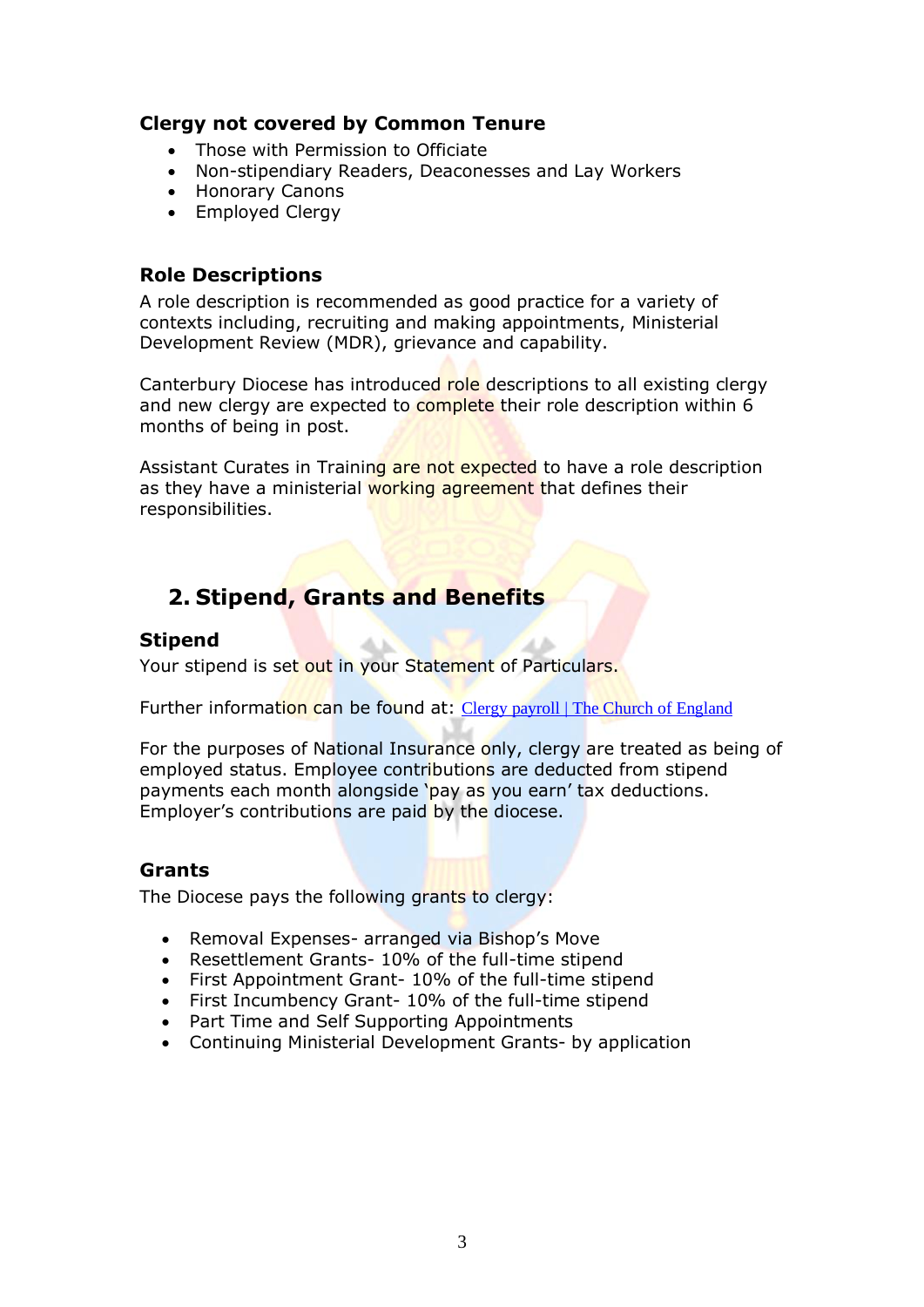### **Other sources of financial assistance**

The main clergy charities offering a variety of support and help are:

- **1.** The Corporation of the Sons of the Clergy, 1 Dean Trench Street, London SW1P 3HB
- **2.** The Friends of the Clergy Corporation, 27 Medway Street, London SW1P 2BD

The Sons of the Clergy are also able to assist widows, separated or divorced wives, and dependent children. The Friends of the Clergy offers a wide range of assistance to clergy, widows and to the retired and grant applications can be made. Contact the organisation directly for more information and support.

### <span id="page-4-0"></span>**Benefits**

#### **Occupational Health**

Referrals to the local NHS Trust can be made for medical advice in the event of ill health. Details can be obtained from the HR Team or your Archdeacon.

#### **Professional Counselling**

The Diocese gives assistance with the financing of counselling sessions for clergy, ordinands and their families. Details can be obtained from Janet Bates, Consultant in Pastoral Care and Counselling on 01795 886276.

#### **Car Loans**

Details of the scheme and application forms are available from the Diocesan Office.

#### **Childcare Vouchers**

For more information go to: [Help with Childcare Costs | The Church of England](https://www.churchofengland.org/resources/clergy-resources/national-clergy-hr/clergy-payroll/help-childcare-costs)

#### **Churches Mutual Credit Union (CMCU)**

Churches Mutual is a mutual society, a savings and loans co-operative owned and controlled by its members.

# <span id="page-4-1"></span>**3. Expenses**

Parishes are responsible for the reimbursement of the proper parochial expenses incurred on their behalf by their parochial clergy and other licensed and accredited staff.

Up to date rates for fees and travelling expenses will be sent to parishes by the Diocesan office as and when these are revised, normally annually.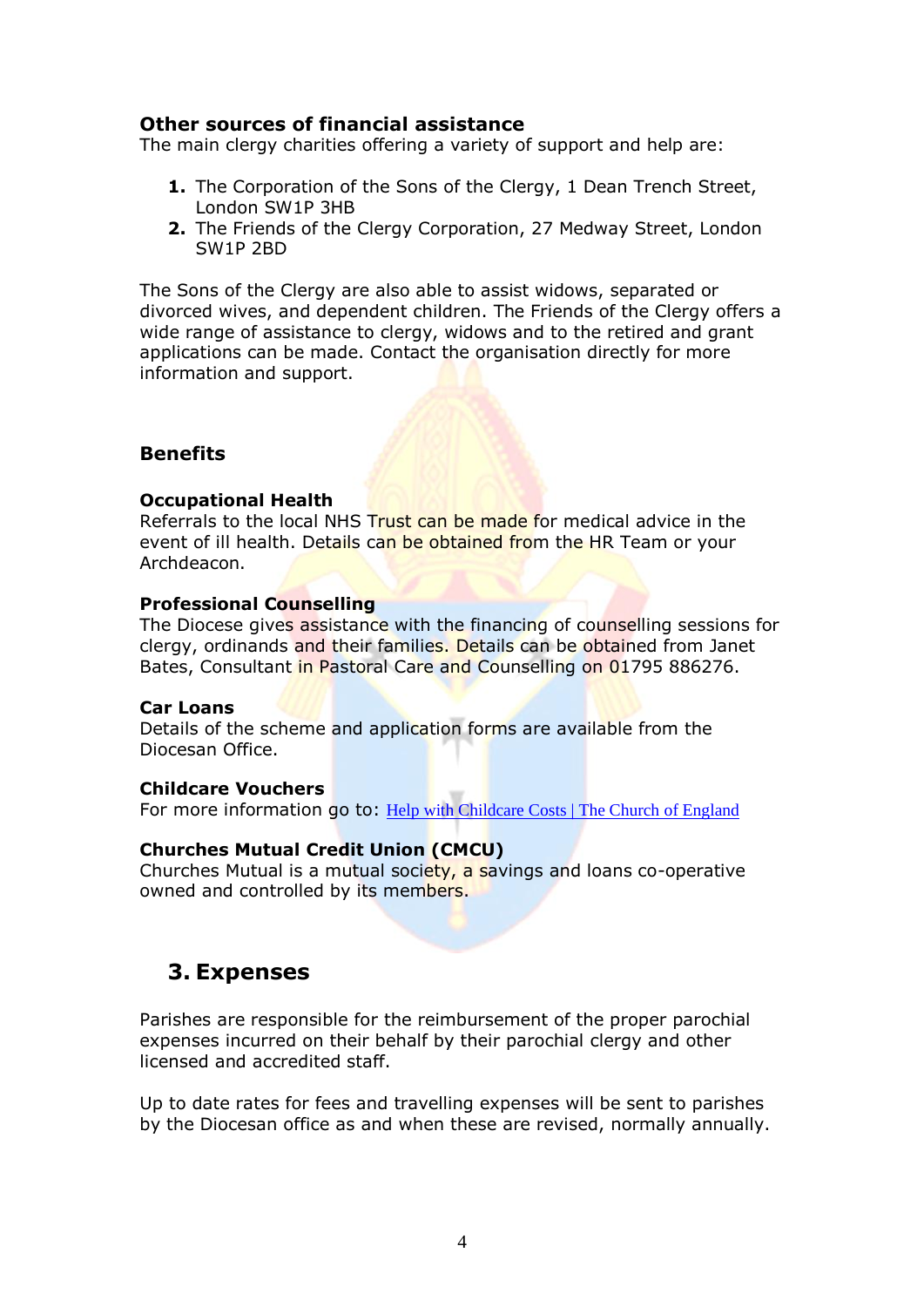# <span id="page-5-0"></span>**4. Pension**

The service of stipendiary clergy is pensionable within the Clergy Pensions Scheme. Non stipendiary clergy are not covered by the Clergy Pensions Scheme.

If you retire at normal pensionable age and you have acquired full time pensionable service in the Church of England, you will get a full pension. If, when you retire you have less than full pensionable service, your pension and lump sum will be reduced appropriately. Pensions are linked to the national minimum stipend for incumbents and are reviewed annually by the Church of England Pensions Board taking effect from 1 April.

Under the Ecclesiastical Office (Age Limit) Measure 1975 clergy automatically vacate office on the day they attain the age of 70 (if they have not voluntarily retired earlier). With effect from 1 January 1992, all new entrants to the clergy pension's scheme have a minimum normal pension age of 65. In 2010, clergy pension arrangements were reviewed and from 1<sup>st</sup> January 2011 the retirement age increased to 68. For further details of the Pension Scheme see the Pensions Board webpage at: [Church](https://www.churchofengland.org/about/leadership-and-governance/church-england-pensions-board)  [of England Pensions Board | The Church of England](https://www.churchofengland.org/about/leadership-and-governance/church-england-pensions-board)

Clergy may retire earlier on a Clergy Pension within 5 years of normal retirement age.

### **Early Retirement due to Health**

You may be eligible to receive an ill-health pension if you are unable to continue your ministry or undertake any other remunerated work because of illness or disability and your illness or disability is likely to be permanent. An ill-health pension can be paid at any age.

### **Retirement Housing**

The present Pensions Board Scheme assures financial assistance where needed, for retirement housing appropriate to individual circumstances for all who receive a Church pension. There are two possibilities, either (i) an equity (value) sharing mortgage or  $(ii)$  rented property. The Pensions Board will advise which is the more appropriate scheme for you in the light of your capital and expected income.

The Pensions Department is responsible for the administration of the schemes and can be contacted as follows:

**Email:** [pensions@cepb.c-of-e.org.uk](mailto:pensions@cepb.c-of-e.org.uk)

**Tel.** 0207 898 1800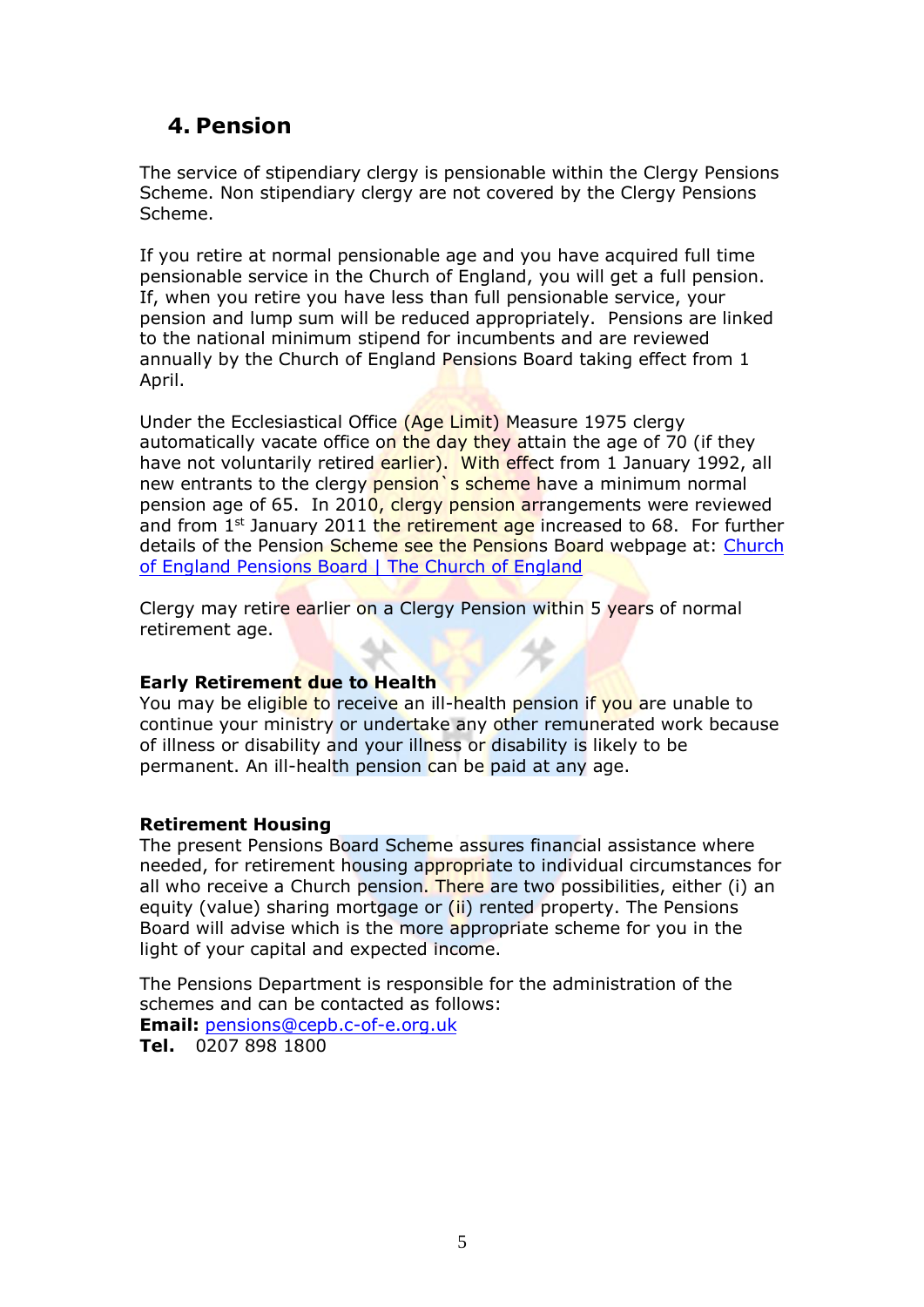# <span id="page-6-0"></span>**Parochial Fees**

Fees are the legal property of the Diocesan Board of Finance (DBF).

Further information can be found here: Life events parochial fees and guidance [The Church of England](https://www.churchofengland.org/resources/clergy-resources/national-clergy-hr/life-events-parochial-fees-and-guidance)

# <span id="page-6-1"></span>**5. Rest Periods, Annual Leave and Time Off**

### <span id="page-6-2"></span>**Leave**

Clergy as office holders are responsible for planning their working lives and ensuring that sufficient time is allowed for holiday and rest and we encourage regular breaks. It should, therefore, be normal custom for clergy to have a day off each week, and to take 36 days holiday each year, plus the usual Bank and Public holidays. This will be pro-rata for part-time clergy or if starting or leaving part way through the leave year.

Clergy are encouraged to discuss and coordinate their holiday plans and days off with fellow clergy in the parish, team or chapter and to plan holiday absence well in advance so that proper provision for cover can be organised. It is their responsibility to organise cover for periods of absence from the parish.

The Bishop will welcome consultation with any minister who is unable to take a holiday on financial grounds.

It is important that the Church Warden/s are notified when annual leave is being taken so that records may be kept showing that the Diocese is meeting its duty of care and suitable arrangements can be made for cover.

Clergy are strongly encouraged to use all their annual leave to ensure sufficient periods of rest within the annual leave year. Clergy will not be able to carry over any remaining leave from the annual leave year, unless in exceptional circumstances.

### <span id="page-6-3"></span>**Public and Bank Holidays**

There is usually a total of 8 Public or Bank Holidays per leave year.

### <span id="page-6-4"></span>**Special leave**

The Bishop or Archdeacons may also grant an additional period of special leave, of usually no more than 10 days, in particular circumstances. Special leave is designed to support clergy when emergencies arise – particularly those related to children or dependents.

A dependent is defined as the partner, child, or parent, or someone who lives with the office holder as part of their family. In cases of illness, injury or where care arrangements break down, a dependent may also be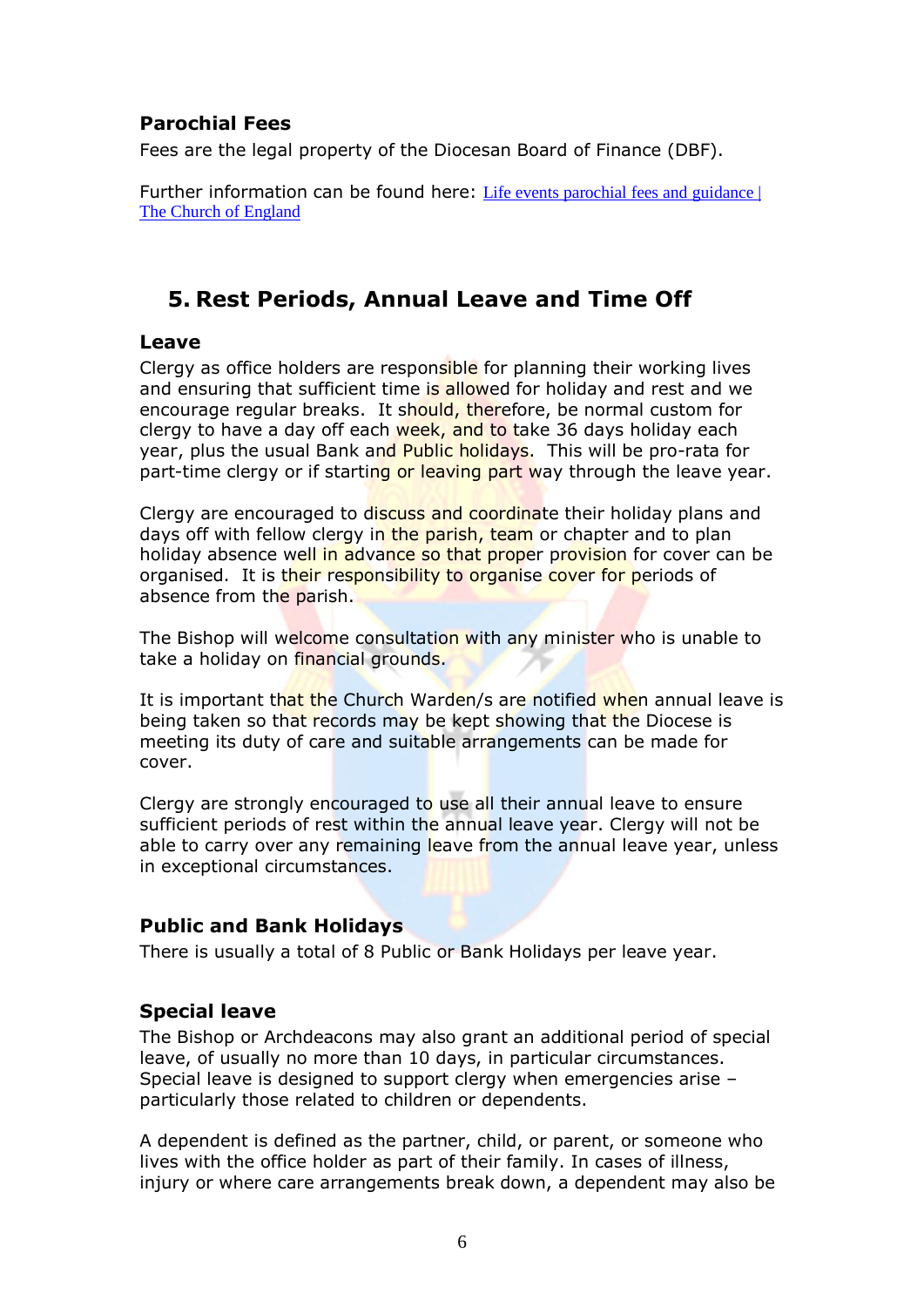someone who can reasonably be said to rely on the office holder for assistance.

### <span id="page-7-0"></span>**Time off for public duties**

Clergy are entitled to spend some time on public duties, but this must be discussed with the Bishop or Archdeacon. In circumstances where compensation is available for loss of income when undertaking public duties, the office holder should claim from the appropriate body and notify the Diocese so an appropriate reduction can be made to the stipend.

### <span id="page-7-1"></span>**Jury Service**

On receipt of notice of jury service, you should inform the Archdeacon and Diocesan Secretary. You are expected to claim the attendance allowance and that allowance will then be deducted from your stipend.

# <span id="page-7-2"></span>**Maternity, Paternity, Shared Parental and Adoption leave**

Clergy are entitled to family friendly leave as specified in Regulation 23 and the Ecclesiastical Offices (Terms of Service) Directions [2010] and time off to receive ante-natal care as specified in Regulation 25.

You are entitled to request time off, or adjustments to the duties of the office, to care for dependants in accordance with the Ecclesiastical Offices (Terms of Service) Directions [2010].

There is separate quidance detailing family leave quidance.

# <span id="page-7-3"></span>**6. Sickness**

All clergy will be supported through the stages of short, medium, longer term sickness and in critical illness. The Diocese is committed to clergy wellbeing and clergy are encouraged to take the necessary rest and recuperation time required to recover from ill health.

All clergy, unable to perform their duties because of sickness, are entitled to Statutory Sick Pay. Normal stipend will also be paid for 26 weeks (in line with the SSP rules) if the following requirements are met:

- to inform the officer of the diocese designated for this purpose if you are unable to perform the duties of your office because of illness for any period of one day or more;
- to provide a medical certificate for absence of more than 7 days.

Whether you are stipendiary or not, you are required to use all reasonable efforts to make arrangements for the duties of your office to be performed by another person during any absence because of illness absence.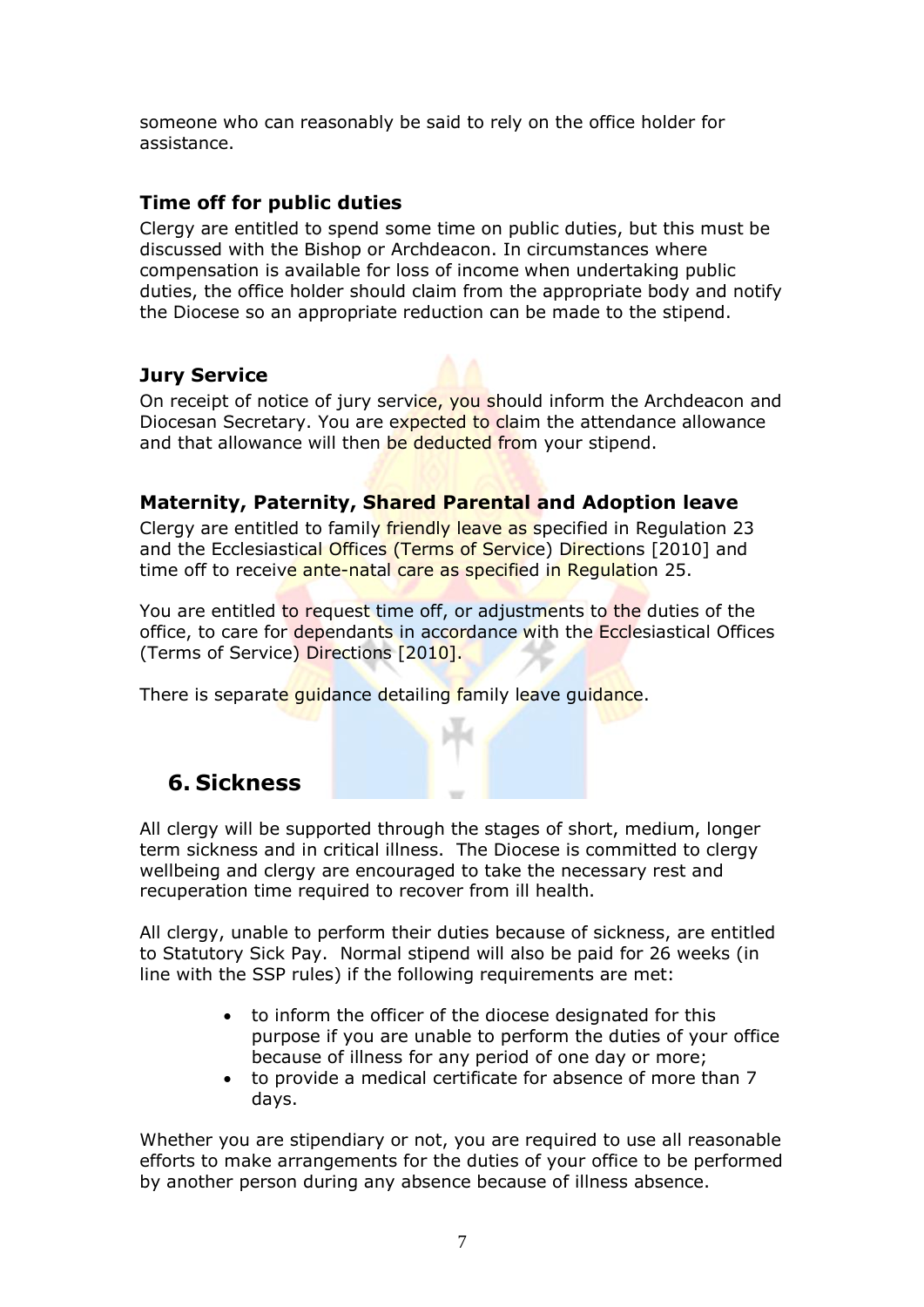The Archdeacon/Diocese will maintain reasonable contact with clergy who are off sick.

### **Common Tenure appointments**

The rights and responsibilities related to sickness absence are set out at Regulation 27 and, in addition to the details above, include the following points:

- All reasonable endeavours should be made to ensure that the duties of the office are performed by another person during a period of absence.
- If the time off is protracted, the Bishop or Archdeacon may make other arrangements for the discharge of these duties.
- Payment of stipend after entitlement to Statutory Sick Pay has expired is conditional on the agreement of the Bishop (or his representative) and on guidance from the Archbishops' Council.
- If the bishop has reasonable grounds for concern about the office holder's physical or mental health he may direct that the office holder undergo a medical examination by a mutually agreed medical practitioner and he may, in serious cases, need to instigate the capability procedure

# <span id="page-8-0"></span>**7. Housing**

Those office holders provided with a house of residence for the better performance of their duties, need to be aware of both their rights and responsibilities. **bolist** 

The housing provider is responsible for the provision and maintenance of the clergy home, together with the payment of buildings, insurance premiums and Council Tax.

Internal decorations, insurance of contents and TV aerials, and liability in respect of third parties, are the responsibility of the occupants. There is an expectation that occupants will maintain the house and garden and keep them in reasonable order.

# <span id="page-8-1"></span>**8. Ministerial Development Review**

All clergy holding their office under Common Tenure will be required to participate in MDR. Clergy with freehold are offered the opportunity to regularly undertake a Ministerial Development Review.

Guidance can be found: Microsoft Word - [MDR updated 120209.doc](https://www.churchofengland.org/sites/default/files/2017-10/ministry_development_review_guidance.pdf)  [\(churchofengland.org\)](https://www.churchofengland.org/sites/default/files/2017-10/ministry_development_review_guidance.pdf)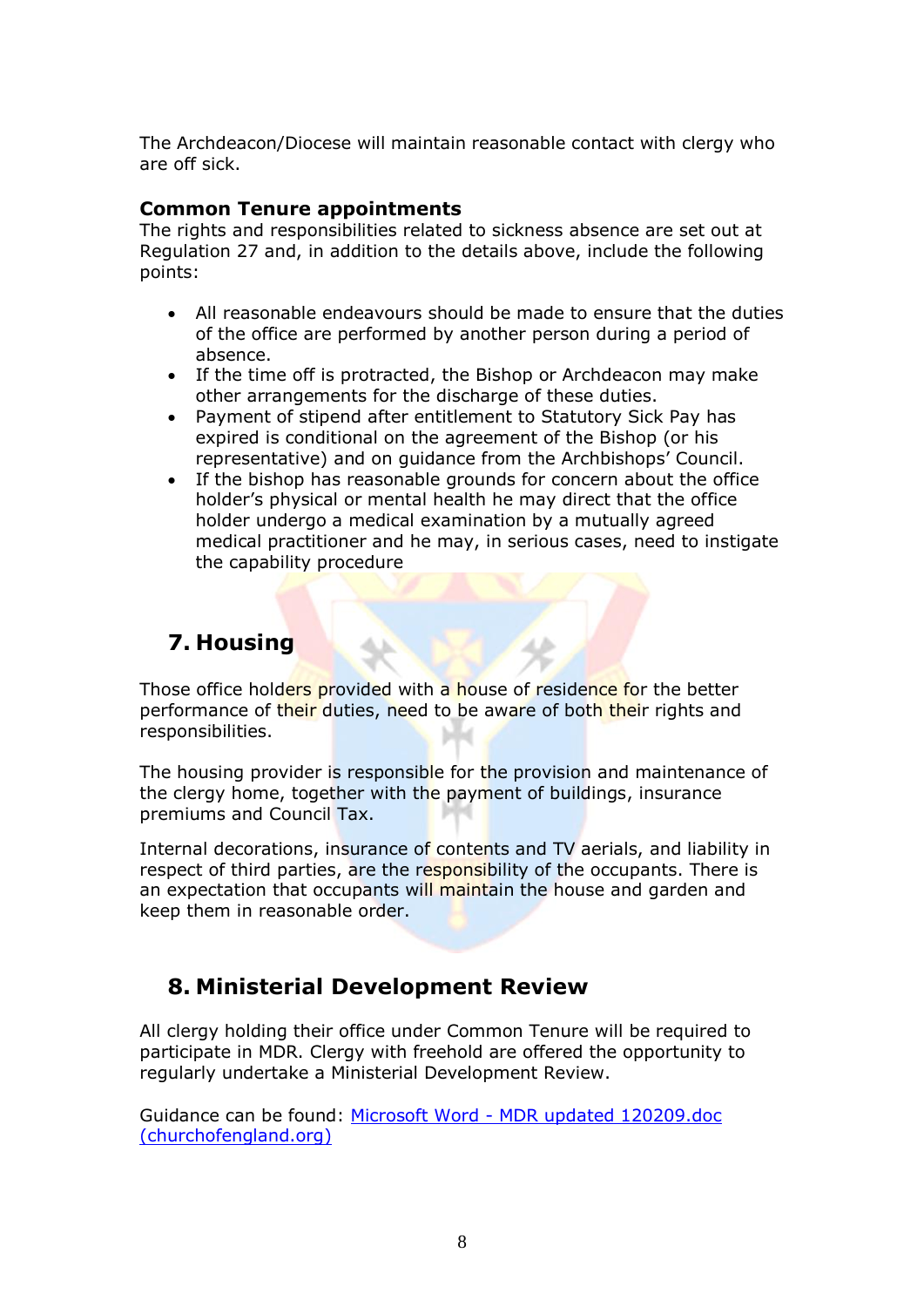# <span id="page-9-0"></span>**9. Continuing Ministerial Education**

Regular, focused and well-resourced in-service training is essential for the continuing personal and professional development of the Church's ministers.

The Clergy Terms of Service Regulations require that bishops ensure, as far as possible, that every office holder is afforded opportunities to participate in such education or training as is appropriate to their ministerial development. The Regulations also require office holders to participate in arrangements that are made for their continuing education.

Current recommendations (2009) from the Archbishop's Council Ministry Division about CMD include:

- An emphasis on specific provision for those at transitional points in ministry;
- Ensuring that learning opportunities are linked to the outcomes of ministerial development reviews;
- Relating training provision for clergy's current and future development to the diocese's strategic mission priorities;
- An appropriate balance between mandatory and discretionary training events.

CMD is available to all who hold the Bishop's Licence up to the age of retirement.

Regular safeguarding training, at a level appropriate to your role, is a requirement.

# <span id="page-9-1"></span>**10. Leaving Office**

### <span id="page-9-2"></span>**Giving notice - Common tenure appointments**

You are required to give at least 3 months' notice before resigning your appointment. This period may be waived by agreement between you and the diocesan bishop.

### <span id="page-9-3"></span>**Being removed from Office**

Those holding office on Common Tenure will only be able to be removed from office through the discipline or capability procedures, or on the operation of the Mission and Pastoral Measure 2011. If the post is one of the limited categories of fixed or limited term appointments under Regulation 29, it will come to an end at the end of the term.

### <span id="page-9-4"></span>**Retirement**

A Clergy Retirement Officer is available in each Archdeaconry who will be able to officer help and advice.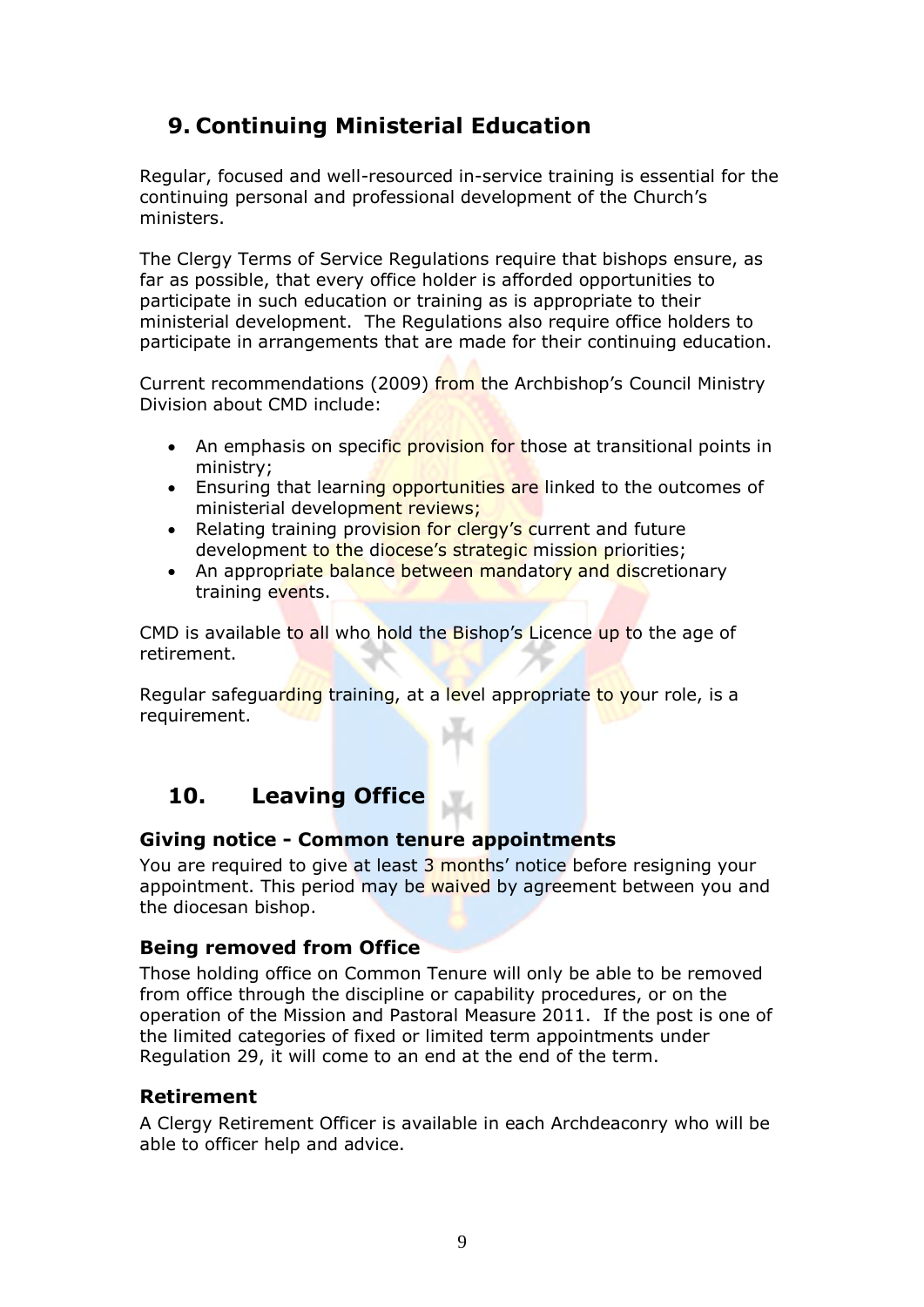# <span id="page-10-0"></span>**Death (in work or retirement)**

The Area Dean should be informed immediately, and he/she will inform the Bishop and the Archdeacon. The Diocesan Clergy Widow(er)s' Officers will also help with the practical matters of finance and housing. Their names and addresses can be found in the online Diocesan Directory.

The Diocesan Office will inform the Church Commissioners and through them, the Church of England Pensions Board.

Should a member of the clergy die in office before attaining the age of 65 years, the Diocesan Board of Finance has a life insurance policy from which the Board will provide a lump sum payment (approximately three times an annual stipend).

A widow/er will be entitled to two thirds of their spouse's pension entitlement at the time of his/her death. The Archdeacons can help with arranging this.

### <span id="page-10-1"></span>**Contacts for help available for children**

- The Clergy Orphans Corporation 57B Tufton Street, London SW1P 3QL
- The Corporation of the Sons of the Clergy, 1 Dean Trench Street, London SW11 3HB
- The Friends of the Clergy Corporation, 27 Medway Street, Westminster, London SW1P 2BD

# <span id="page-10-2"></span>**11. Disciplinary Procedures**

The Clergy Discipline Measure 2003 (that came into effect in 2006) provides a structure for dealing efficiently and fairly with formal complaints of misconduct against members of the clergy. All admitted to holy orders in the Church of England are covered by the Measure, whether or not in active ministry.

# <span id="page-10-3"></span>**12. Capability Procedure**

As part of common tenure, a procedure for dealing with capability issues was introduced. The main objective of the capability procedure is to help office holders, whose performance falls below an acceptable minimum standard, to improve in a fair and just way. There is a Code of Practice issued by The Archbishop's Council and copies of this code and the supporting advice issued alongside it can be obtained from the Diocesan office.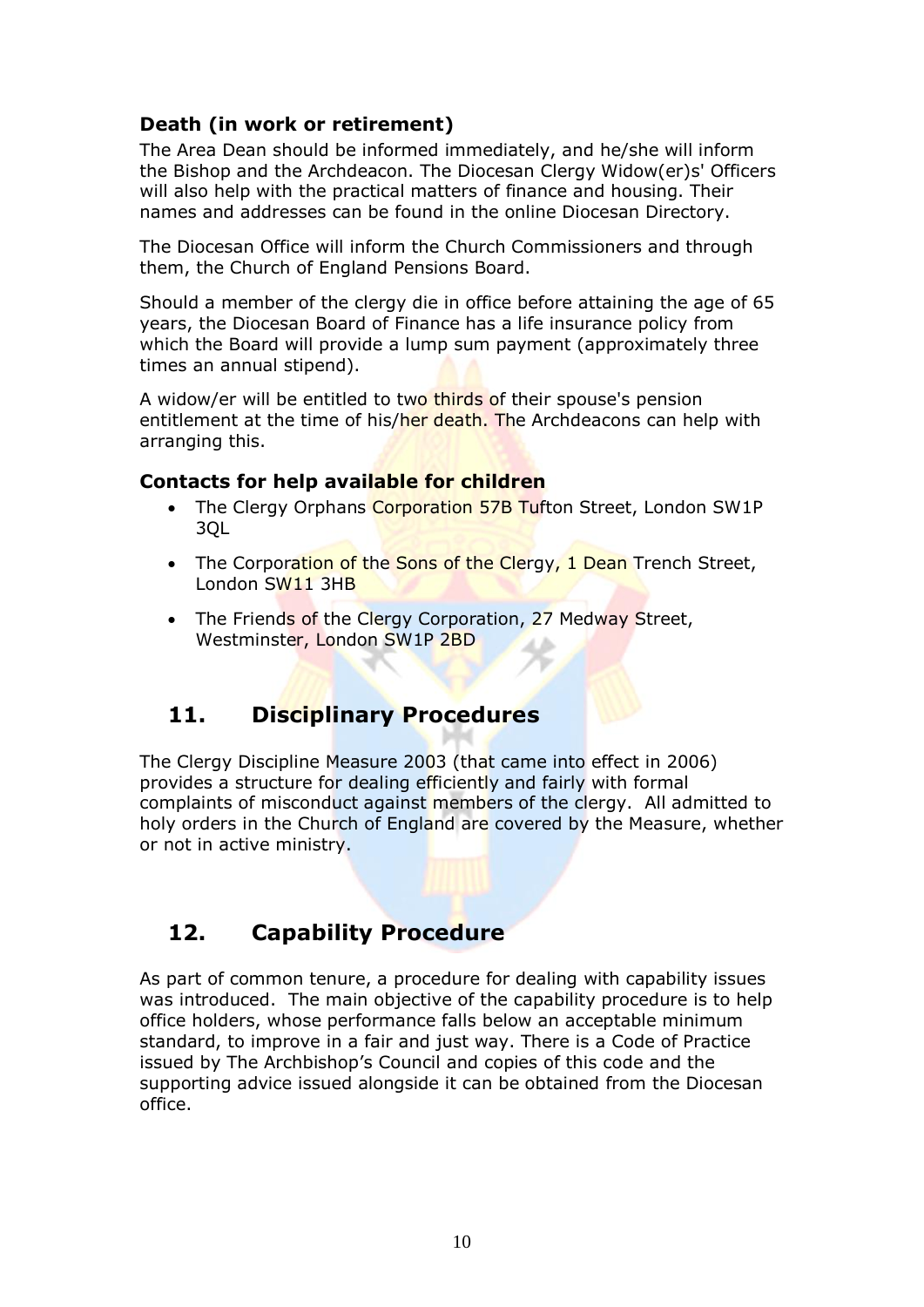# <span id="page-11-0"></span>**13. Grievance Procedure**

### **Common Tenure appointments**

Common tenure also introduced a new procedure for dealing with the grievances of the clergy who hold office under the Measure. The objective of the grievance procedure (as detailed in the Code of Practice issued by the Archbishop's Council) is to deal with such complaints promptly, fairly, and consistently with a focus on mediation and conciliation wherever possible.

For more information on any of these procedures or for help and support with any policy or procedure please contact Human Resources.

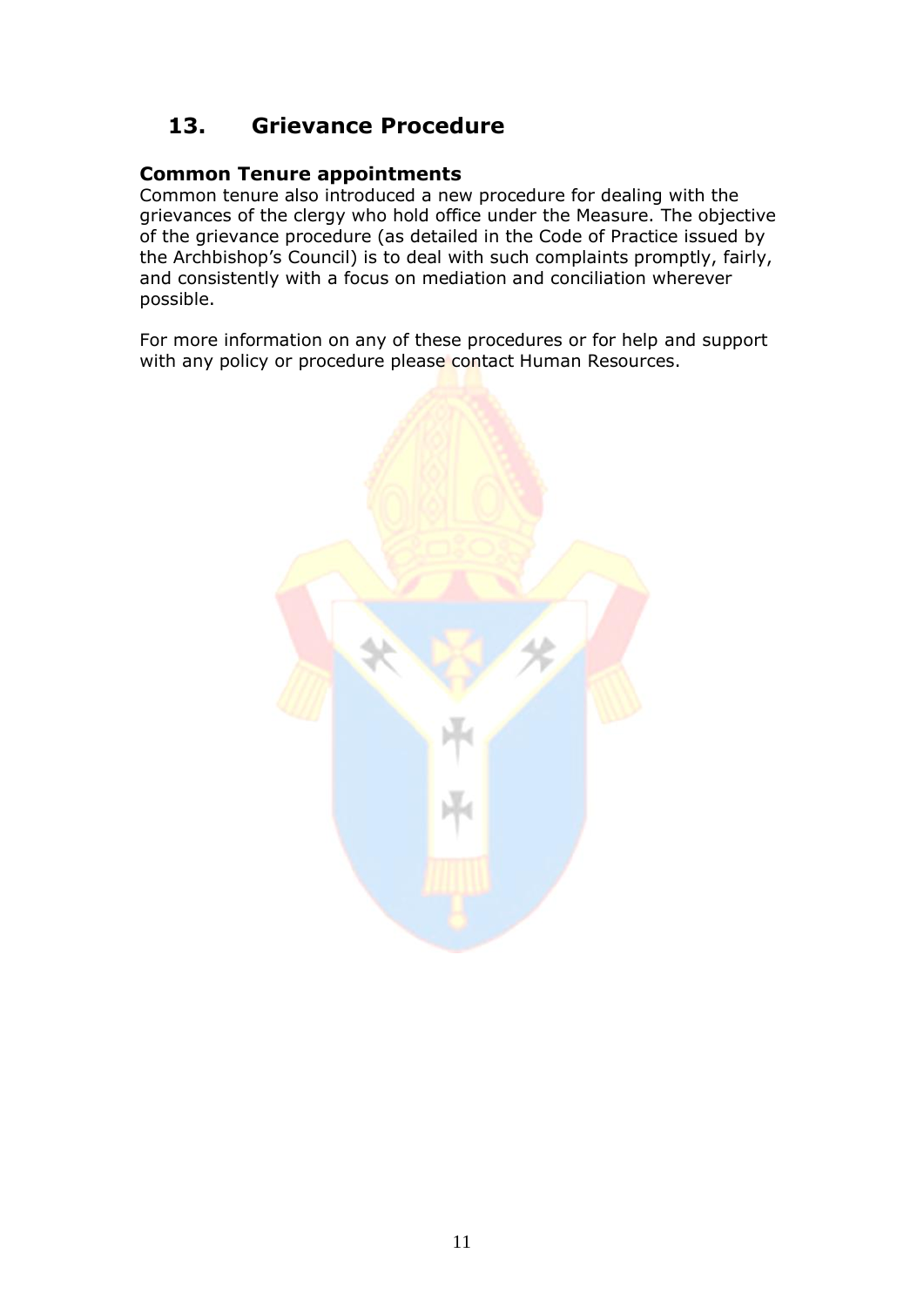# <span id="page-12-0"></span>**Appendix 1**

# **Whistleblowing Policy and Procedure**

To fulfil their commitment to safeguard and promote the welfare of children, all organisations that provide services for, or work with, children are required to have appropriate whistle-blowing procedures, and a culture that enables issues about safeguarding and promoting the welfare of children to be addressed.

The Diocese of Canterbury is committed to ensuring issues about safeguarding and promoting the welfare of children extends to vulnerable adults.

Whistleblowing may also apply to situations of unacceptable practice, performance or behaviour in situations unrelated to children or adults who may be vulnerable, and these same principles can be applied.

The Public Interest Disclosure Act 1998 gives workers legal protection against being dismissed or penalised as a result of publicly disclosing certain serious concerns. Whilst the Act does not provide the same protection for office holders or volunteers, the Diocese and all churches should adopt the same approach in their protection.

Members of a congregation should be encouraged to acknowledge their individual responsibility to bring matters of unacceptable practice, performance or behaviour to the attention of the incumbent, churchwarden, Parish Safeguarding Officer or a member of the PCC.

It is often the case that a co-worker or co-voluntary worker may be the first to recognise that something is wrong but may not feel able to express concerns, feeling that this would be disloyal; he or she may fear harassment or victimisation. These feelings, however, natural, **must never result in a child or adult who may be vulnerable continuing to be unnecessarily at risk.**

#### **Reasons for whistle-blowing:**

- To prevent the problem worsening or widening
- To protect or reduce risks to others
- To prevent becoming implicated one-self.

### **What stops people from whistle-blowing:**

- Starting a chain of events which spirals out of control
- Disrupting the work or project
- Fear of getting it wrong
- Fear of repercussions or damaging careers or reputations
- Fear of not being believed.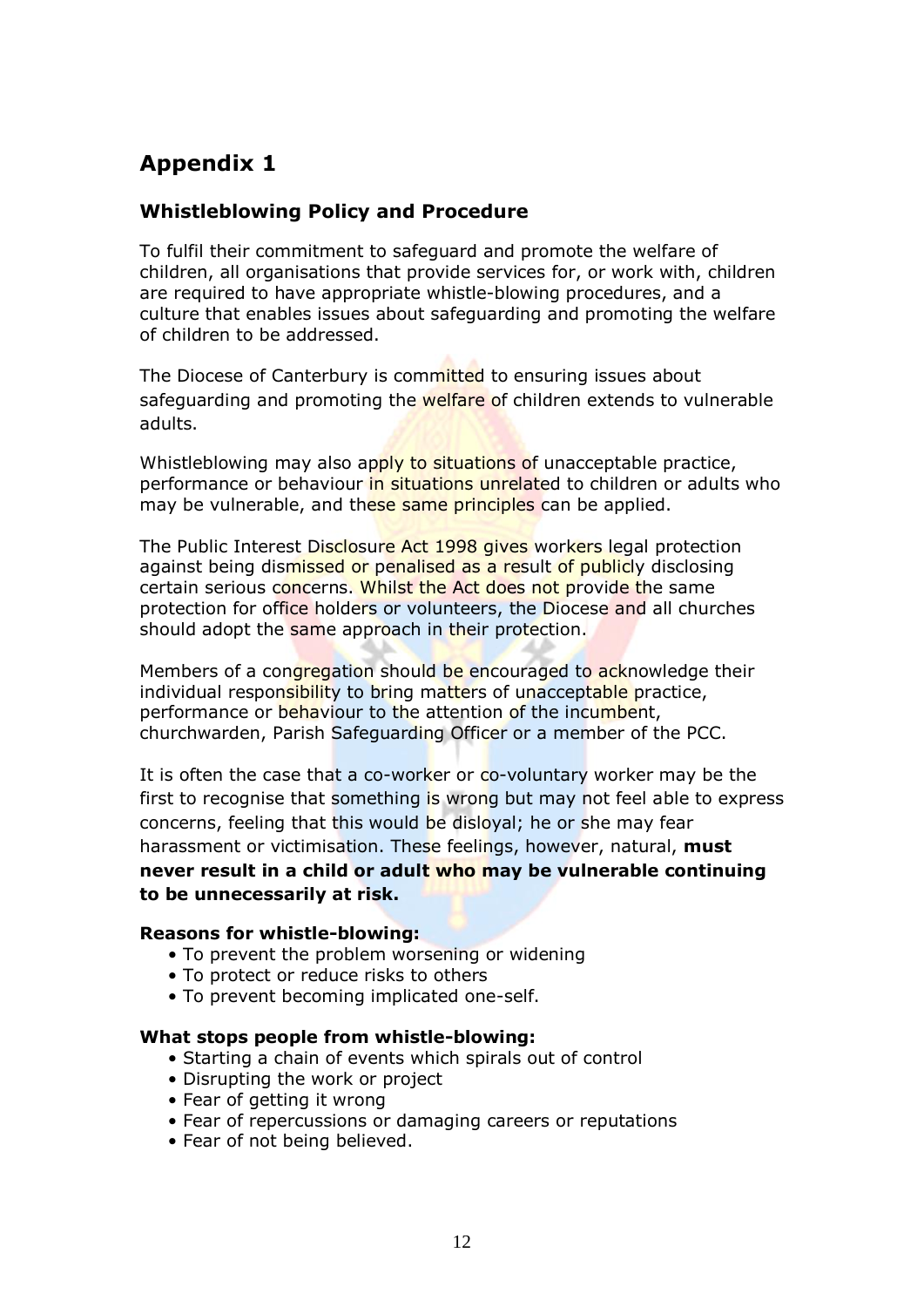#### **How to raise a concern:**

- Concerns, suspicions or uneasiness about practice or behaviour of an individual should be voiced as soon as possible
- Be specific about what practice is concerning, what has been heard or what has been observed
- Inform the incumbent, churchwarden or Parish Safeguarding Officer who will seek advice from the Diocesan Safeguarding Adviser/s
- If the concern is about a member of the clergy, contact the Archdeacon or the Diocesan Safeguarding Adviser/s
- If the concern is about a senior member of the clergy, contact the Diocesan Secretary or Diocesan Safeguarding Adviser/s
- If the concern is about the Diocesan Safeguarding Adviser/s, contact the Diocesan Secretary
- If the concern is about the Diocesan Secretary, contact the Diocesan Safeguarding Adviser/s.
- Ideally put concerns in writing, outlining the background and history, and providing dates and times
- Provide as many facts as possible; do not rely on rumour or opinion

### **Raising a Concern**

You are encouraged to put your name to any disclosure; however, any concern raised anonymously should be considered at the discretion of the Diocese, taking into account the seriousness of the issue raised, the credibility of the concern and the likelihood of confirming the allegation from attributable sources.

#### **What happens next:**

*\*This may overlap with existing policies – seek advice*

- If the concern about practice, performance or behaviour relates to safeguarding children or adults who may be vulnerable, it should be investigated according to the procedures for allegations
- If the concern does not relate to safeguarding children or adults who may be vulnerable, it should be investigated according to complaints and grievance procedures
- The whistle-blower is not expected to prove the truth of a concern or investigate it
- Within the bounds of confidentiality, the whistle-blower should be given as much information as possible on the nature and progress of any enquiries
- The incumbent or churchwarden should ensure that the whistleblower is not harassed or victimised
- In the event of the concern being about the incumbent, the archdeacon should ensure that the whistle-blower is not harassed or victimised
- No action will be taken against a whistle-blower if the concern proves to be unfounded and was raised in good faith
- Malicious allegations from a whistle-blower will be considered very seriously and may result in disciplinary action in the case of a paid employee or office holder.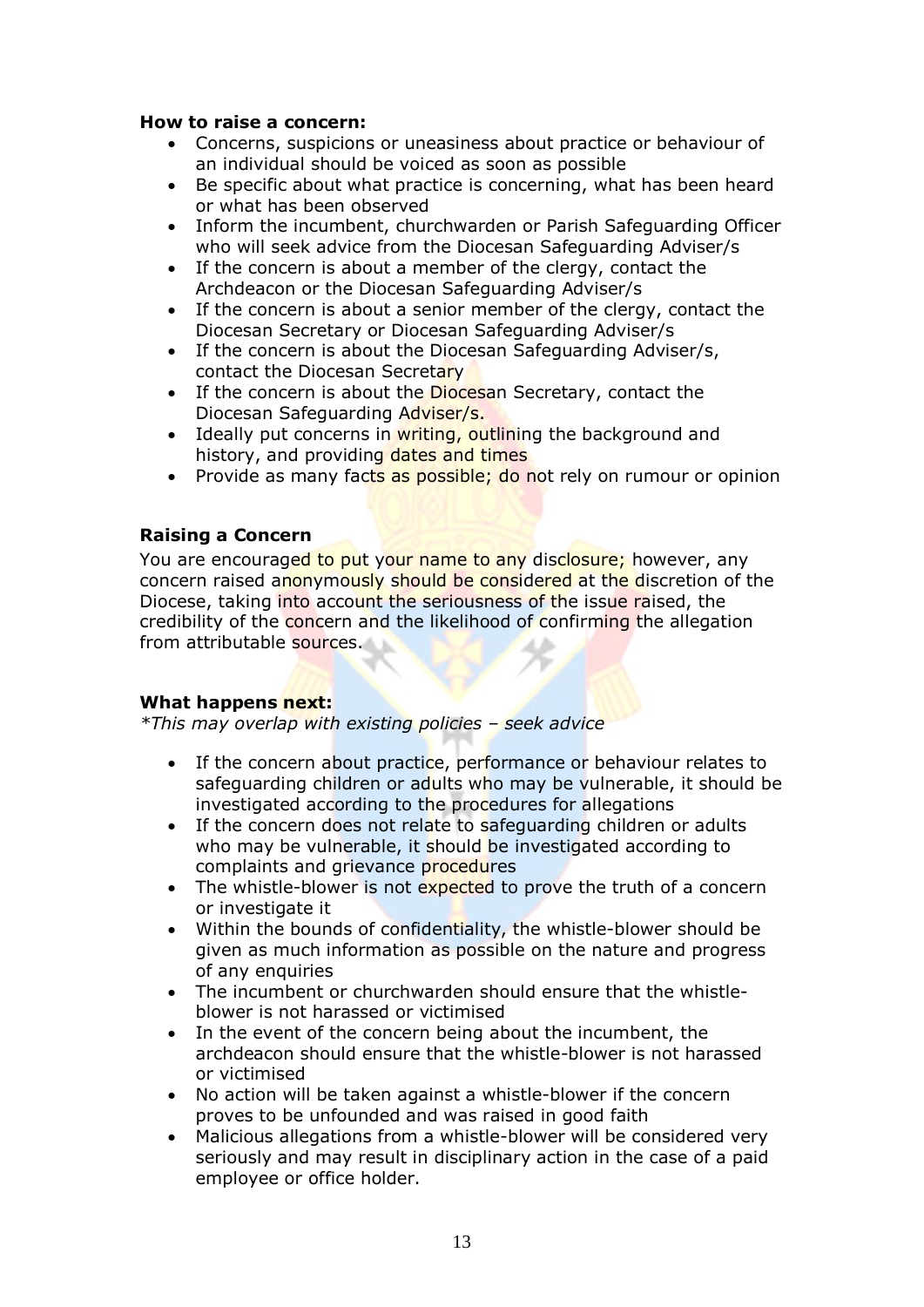# <span id="page-14-0"></span>**Appendix 2**

### **Complaints Handling Procedure**

Clergy may from time to time be the direct recipients of complaints, grievances or allegations. These may be made directly from a victim, or you may receive second or third hand information from members of the congregation.

A complaint is a written or verbal expression of dissatisfaction or disquiet about an action or lack of action by a person acting on behalf of the Church, or about the policies and procedures of the Church. Verbal complaints should be taken as seriously as written complaints.

When the complaint is made by someone who is employed within the parish (they may be paid or *unpaid)*, this is usually referred to as a grievance and a Parish/PCC Employment Grievance procedure would usually apply.<sup>1</sup> If PCCs need advice about resolving employment disputes they may like to contact the Diocesan HR Team.

A complaint or grievance may include an allegation that a person has behaved in an unacceptable way.

#### **Safeguarding issues and complaints that respond to children or vulnerable adults**

You are strongly encouraged to contact the Diocesan Safeguarding Adviser/s on any concern raised about safeguarding, for advice on what action you should take. If a complaint or grievance relates to or includes an allegation that a child or adult who may be vulnerable has been harmed or is at risk of harm, or that an adult or another child may have caused harm to a child or adult who may be vulnerable, you must respond using the Diocesan procedures for handling such allegations.

You should make contact with the Diocesan Safeguarding Adviser/s without delay, and before taking action. The Diocesan Safeguarding Adviser will then implement the Diocesan procedure for allegations in cooperation with your parish, the bishop, and the archdeacon.

### **Complaints or grievances raised which do not relate to children or**

**vulnerable adults** should be dealt with at parish level and ideally informally, speedily, and fairly by discussion, problem solving, mediation and negotiation. Problems should therefore be brought directly to the person(s) deemed responsible for the area of dissatisfaction or disquiet and will hopefully be resolved in this way. If, however, after this problemsolving stage, complaints or grievances remain unresolved, more formal action may be needed.

<sup>&</sup>lt;sup>1</sup> ACAS Discipline and Grievance Code of Practice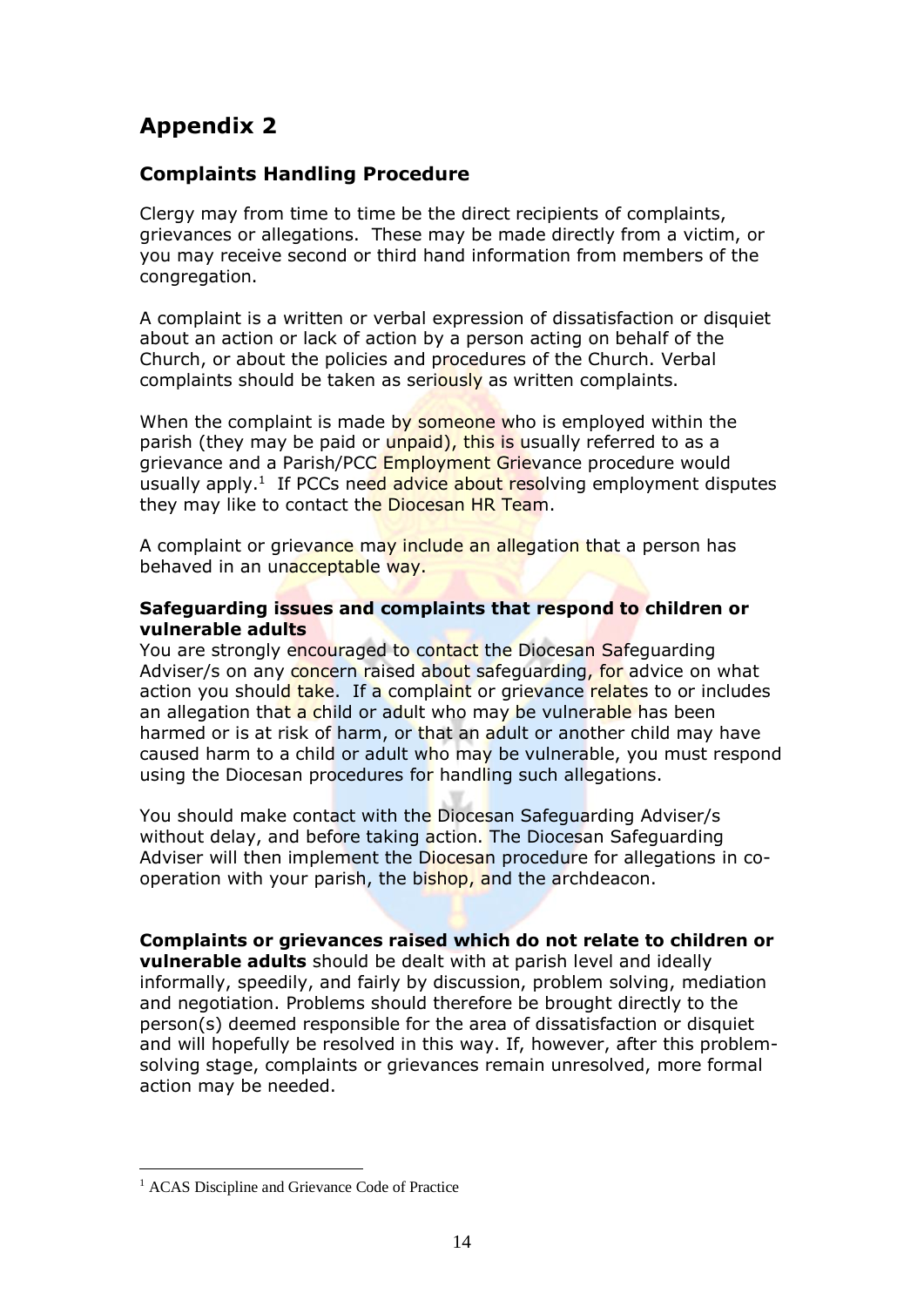**Complaints and grievances against clergy, licensed ministers and Readers** are not handled by the parish and should be addressed to the archdeacon or the bishop.

### **Guidelines for handling complaints, grievances and allegations**

- Treat seriously all complaints, grievances and allegations, even verbal
- Don't delay in making a response but stay calm
- Ask yourself if anyone may have been harmed or be at risk of harm, on the information you have been given – and if so, follow safeguarding procedures
- Check your Safeguarding policy and procedures refer to and follow the appropriate sections
- Decide who you need to tell  $-$  for instance your incumbent, the Parish Safeguarding Officer, the Diocesan Safeguarding Adviser, your Archdeacon
- **If the matter is serious, don't undertake your own investigation – take advice first**
- Consider oversight of managing risks could you make organisational or structural changes to reduce risks?
- Keep well-documented records of all conversations, correspondence, phone calls etc.
- Don't make assumptions, take sides, gossip or pass information to anyone who doesn't need to know or shouldn't know (this may include at this stage the alleged perpetrator, and also your spouse or partner)
- Do your best to remain publicly objective and impartial in all your conversations and dealings with the matter – whatever you may be feeling inside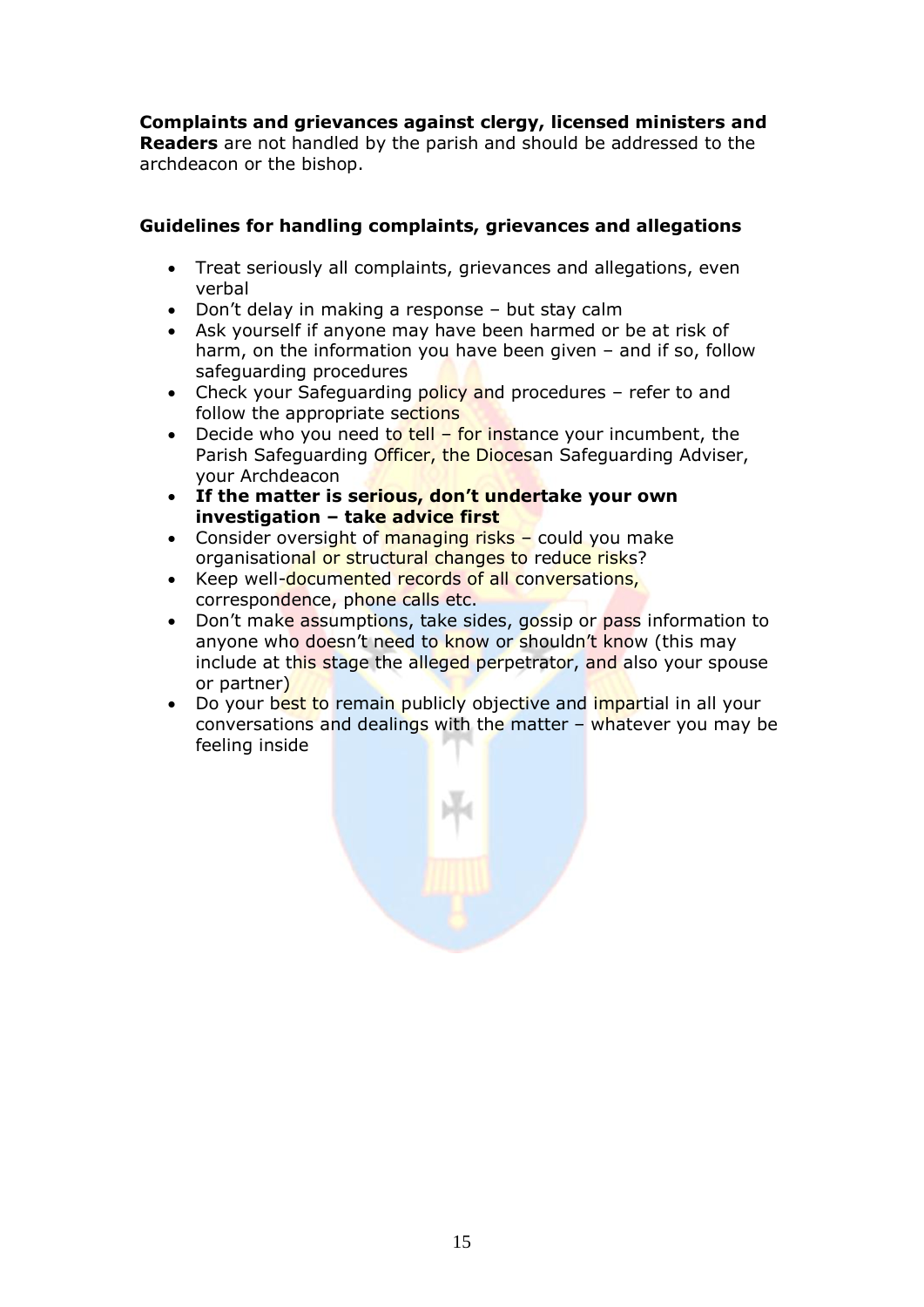# <span id="page-16-0"></span>**Appendix 3**

# **Lone Working Policy for those working for the Church**

Lone working is an everyday and essential practice for clergy and church workers. Including youth and children workers, parish administrators and parish visitors.

Home working, working alone in an office, work travel and working at remote locations, such as home visits could all constitute lone working. The aim of this policy is to help everyone think how to undertake lone working safely.

One to one contact with individuals in the context of pastoral care should be properly planned and any risks considered and recorded effectively. It is essential in pastoral care to acknowledge appropriate physical, sexual, emotional and psychological boundaries.

### **Planning lone working: considerations for risk assessment**

- Is lone working necessary? Can confidentiality be assured with other people within reach.
- Assess any foreseeable risks for example is there glass in the office door so that all callers can be seen before the door is opened? Does the youth group finish at the same time as the local pub? Does the cleaner work late at night and needs to use an un-lit passageway to get home?
- Who will be involved? And who else should know about it?
- When and where will it take place? Avoid making arrangements which could be misinterpreted.
- Is there a risk of violence? A good working definition of violence is: *Any behaviour which produces damaging or hurtful effects, physically or mentally, on people.*
- Are there any increased risks to the particular worker?
- Are there any known medical or other factors which could make either party more vulnerable?
- Are the locations accessible  $-$  if not, is it suitable to be carried out by only one person?

### **Control measures**

- The proposed lone working should be planned in advance and noted in an appropriate diary or other record. Where possible it should be notified to an appropriate person. (This is not necessary when work is done at home and does not involve face to face contact with other people.)
- Some of the people the lone worker is at risk of meeting are those who, through medical reasons or substance abuse, are liable to mood swings leading to physical violence. It is recommended good practice to encourage the person you are meeting to enter a room